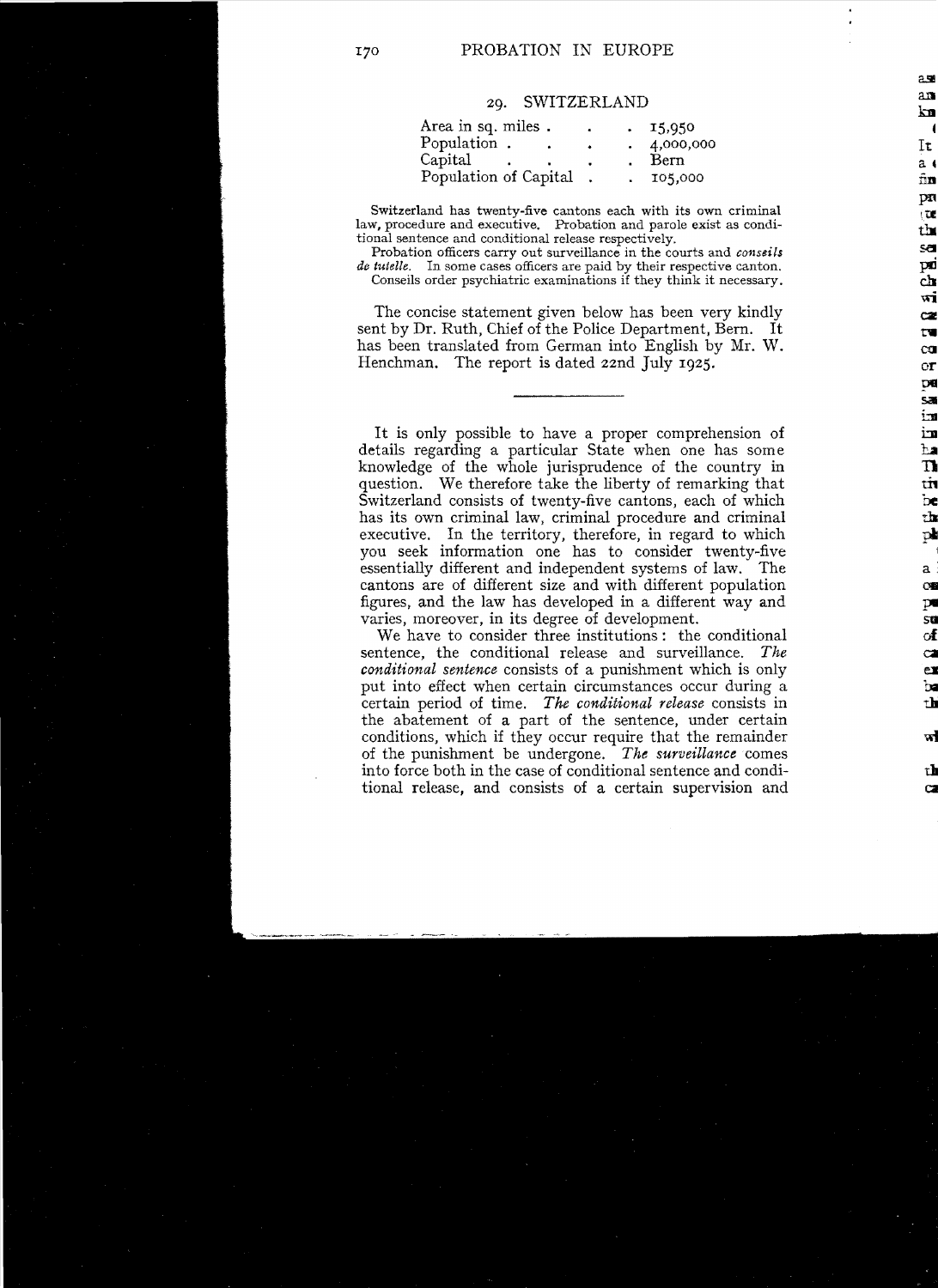assistance. Not all the cantons recognise conditional sentence and conditional release, but where the arrangements are known the system is in all cases the same.

*Conditional sentence* is passed by the judge in question. It is only possible when the punishment does not exceed a certain length. (In most cases, 6 months or 400 francs fine.) A further condition is that the prisoner has not been previously sentenced or has not been punished recently (ten years). Moreoyer, the prisoner must have rectified the punishable as far as possible. The conditional sentence can only be granted when it appears that the prisoner is worthy of this clemency, judging from his character and past life, and when it is to be expected that he will not again become liable to legal punishment. In the case of conditional sentence a probationary period of from two to five years is usually fixed. If the condemned person commits a punishable deed during this time (premeditated or grossly negligent), then he is obliged to undergo the punishment which has been conditionally remitted. The same applies if the condemned person leads a dissolute or immoral life or fails to pay attention to the regulations imposed on him during the probationary period (it also happens that abstention from alcohol is made a condition). The judge who passed the sentence or a special administrative official body determines whether the punishment shall be put in force again and served. It is a regular precaution that the probationer during his probationary period is placed under surveillance.

Conditional discharge is applicabie in most cases only tor a longer term of imprisonment (minimum, one year), and only after a certain part (in most cases two-thirds) of the punishment has been expiated. As a mie the judge in such cases takes no action in the matter, but it is an affair of the administrative officials. The discharged prisoner can be called upon during a definite probationary period to expiate the remainder of his punishment if he has behaved badly or has made himself liable to fresh punishment. In this case the individual is always placed under surveillance.

Voluntary surveillance exists also tor punished persons who have entirely completed their term.

Exceptional regulations for youthtul persons do not exist, that is to say, conditional sentences and conditional release can be applied in their case just the same as in the case **of**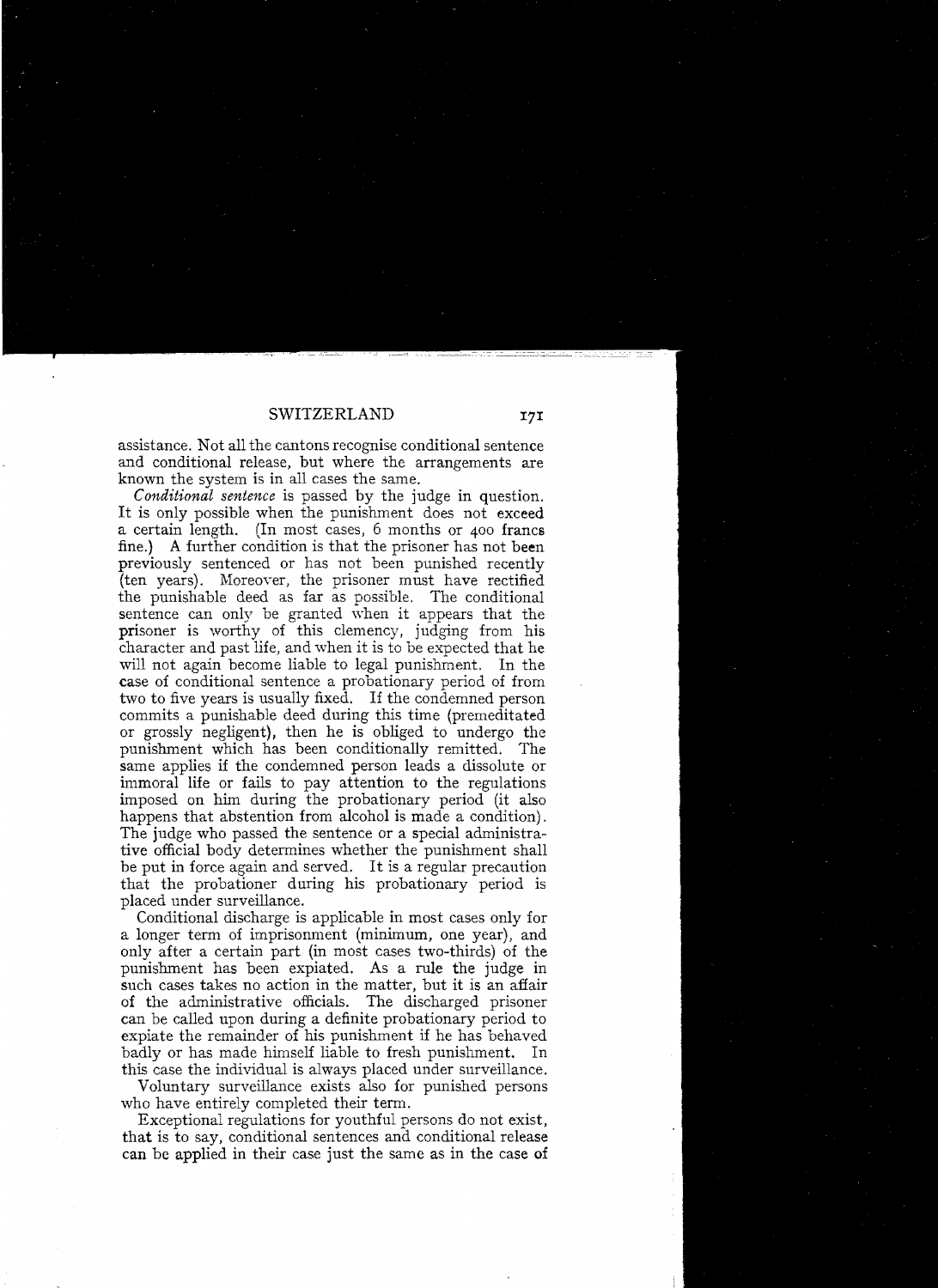adults. Surveillance is, however, in their case sometimes exercised by special authorities (children's lawyers, guardians).

Surveillance has sprung up principally from private initiative. In most cases a special commission *(conseil)*  supervises the surveillance work. In the larger cantons we find special officials who are appointed by this commission. In other cantons a guardian is elected who exercises the surveillance under the control of the commission. It should be noted that in most cantons the State allows a wide scope for private activity in this respect. The surveillance is either carried out by a private society under the control of the State and with the State subvention, or such a society or private persons render assistance in a far-reaching manner. No weight is attached to an expert education of the surveillance officials. The point of view is adopted that personal characteristies are of more importance than knowledge or technical ability. It is not rare, for instance, to find that surveillance officials have been formerly clergymen or such persons who have shown their capacity in other spheres of social service. Payment is sometimes made by the State (canton) or in other cases by a society.

It is not the rule to examine persons placed under surveillance in regard to their mental condition. Naturally the surveillance officials know their charges and can judge concerning them. The treatment of mental deficients is regulated as follows in the different cantons : pending trial the examining magistrate determines whether a psychiatric report is requisite; the court also can order such a report to be presented if it has doubts in regard to the complete soundness of mind of the accused. After sentence has been passed the administrative officials determine the question of any examination. In all such cases they fix the manner ir. whieh such an examination should take place, whether by interning the individual in a lunatie asylum or by observation by a psychiatrie expert. In important cases the making of the report is entrusted for preference to the principals of lunatie asylums, who at the same time are frequently University professors.

As far as we are aware, there is no society of probation surveillance officers. There is, however, a Swiss society for dealing with prison matters and surveillance to which most